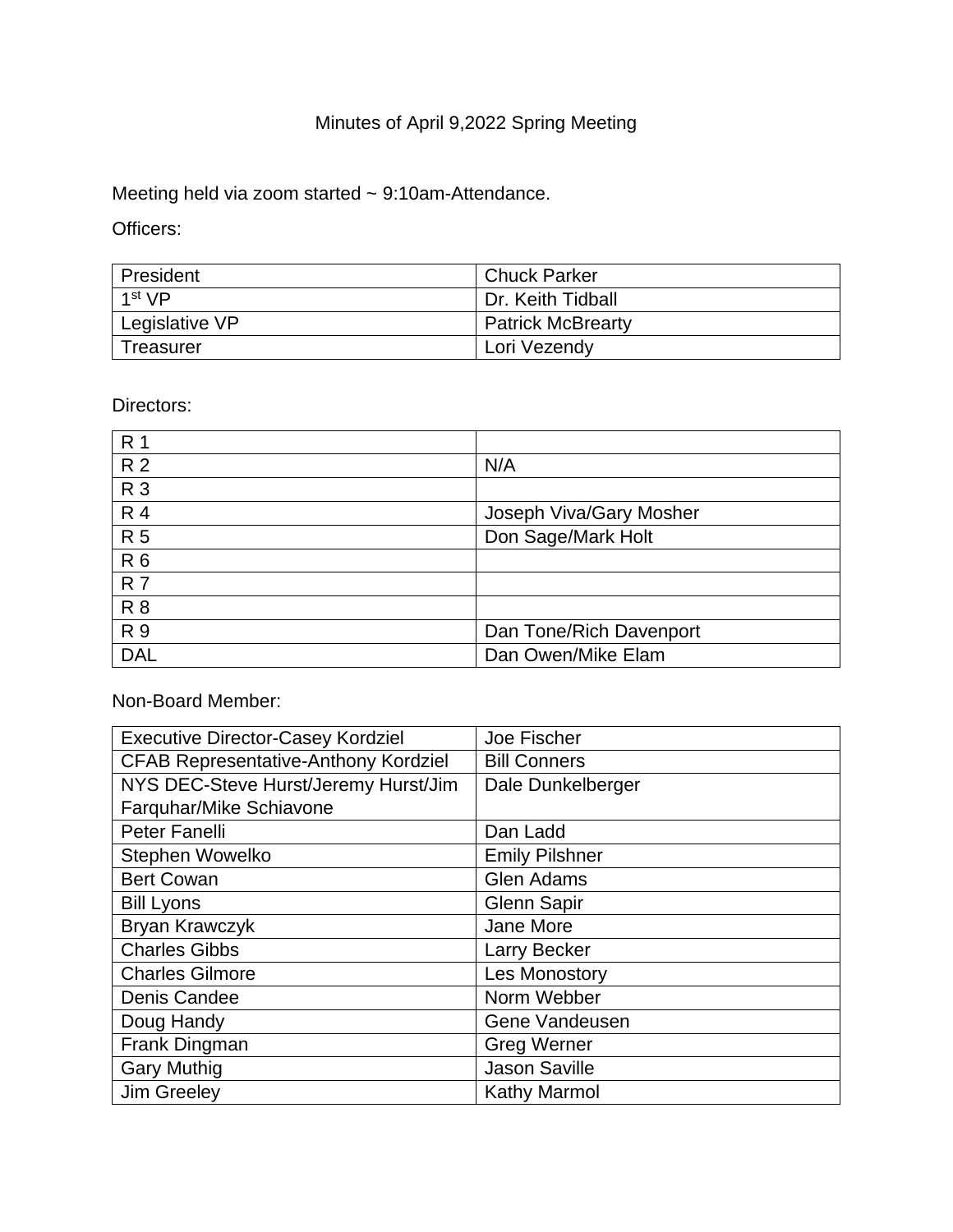| <b>Marlene Dauch</b>    | Liz & Don Reinhart   |
|-------------------------|----------------------|
| <b>Michael Barretta</b> | Marc Osypian         |
| Michael Zeh             | Ray Gawlas           |
| <b>Peter Marchese</b>   | <b>Steve Zahurak</b> |
| <b>Tim Barnard</b>      | Marie                |

Did we have a quorum? -yes

# **Meeting starting with a greeting and the pledge to the Flag.**

I. Opening remarks-overview of agenda

IV. DEC Reports and open discussions-

#### **Jackie , Director of Fish and Wildlife DEC**

Sent along a letter, was read aloud, and is attached

### **Steve Hurst Bureau of Fisheries**

Report attached

### **Jeremy Hurst Big Game Biologist and Unit Leader**

Bear harvest summary available on website. Deer harvest summary anticipated to be out in the next few weeks. Highlight of changes to regulations. Last season was the safest hunting season in NY. Keep an eye out and report any sightings of EHD, info on it can be found on website. Going to begin working on items listed in deer management plan. Discussed moose research and monitoring. report on the 12-13 year old hunters this year. [https://www.dec.ny.gov/docs/wildlife\\_pdf/jrhunterlegislativereport21.pdf](https://www.dec.ny.gov/docs/wildlife_pdf/jrhunterlegislativereport21.pdf)

# **Jim Farquhar Bureau Chief, Bureau of Wildlife**

Turkey reg proposal in Suffolk County-looking for comments. Looking to change turkey shot size for turkey hunting from size 8 to size 9 due to improved patterning.

Lead ammo working group report to be released soon.

### **Mike Schiavone, Game Management Section Head**

Report Attached

• **Q&A was opened for people to ask DEC questions.**